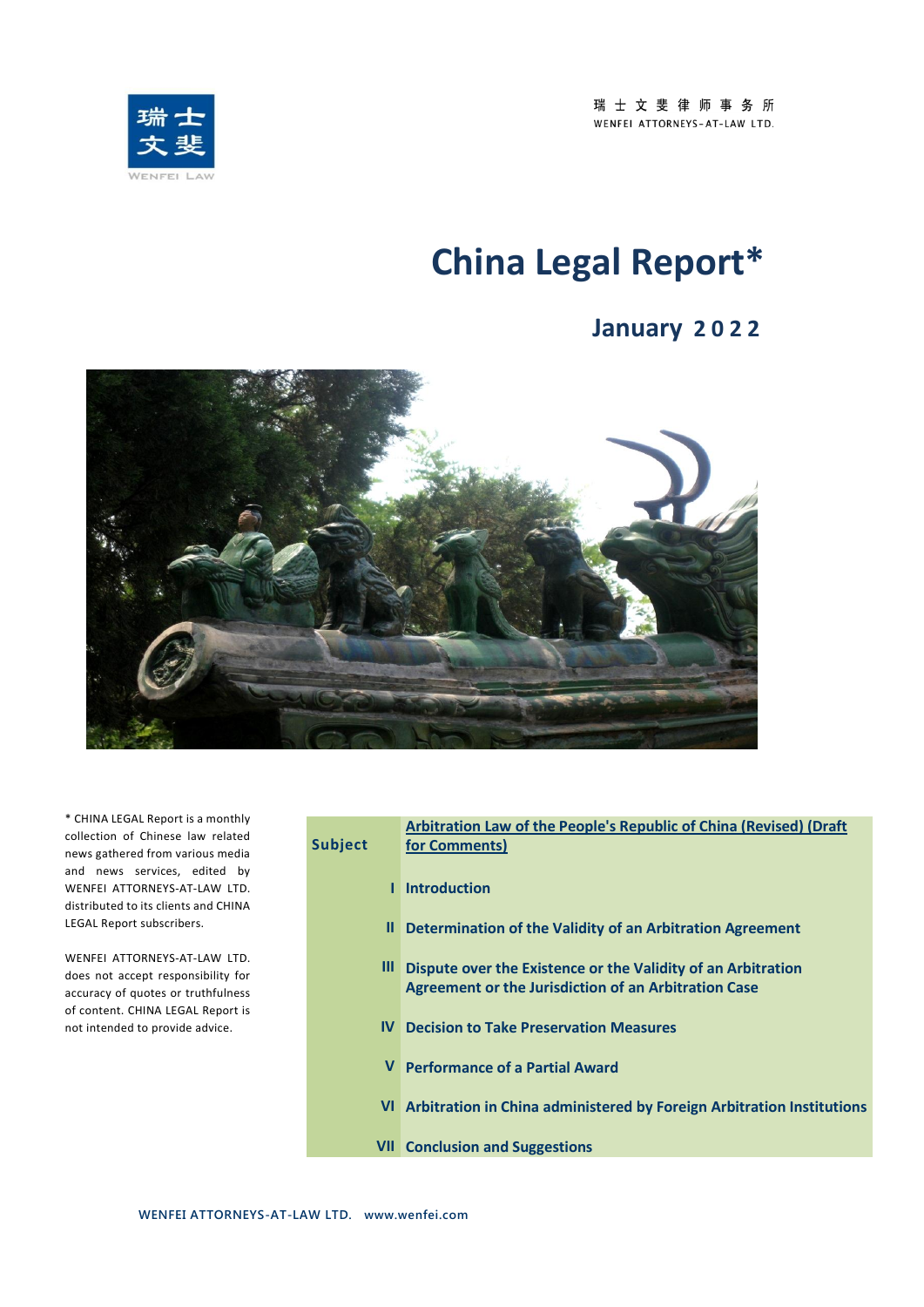### **Arbitration Law of the People's Republic of China (Revised)**

### **I. Introduction**

On July 30, 2021, the *Arbitration Law of the People's Republic of China (Revised) (Draft for Comments)* ("**Draft**") was released. The Draft consists of eight chapters and 99 articles, thoroughly revising the current Arbitration Law. In this publication, we will introduce some of the important changes, which will be brought about by the Draft. Note that as of the date of this publication, it has not yet been announced when the Draft will enter into force, replacing the current Arbitration Law.

### **II. Determination of the Validity of an Arbitration Agreement**

In the current Arbitration Law, it specifically lists that an arbitration agreement should state (1) an expression of intention to apply for arbitration; (2) matters for arbitration; and (3) a designated arbitration commission. Based on this, in the past, an arbitration agreement will be held invalid if it fails to clearly state an arbitration institution or states multiple arbitration institutions. The Draft directly deletes the last two requirements, specifying that as long as an arbitration agreement has an expression of intention to apply for arbitration, it should be deemed valid.

In case that none or multiple arbitration institutions are mentioned in an arbitration agreement, the Draft adds the followings to guarantee an arbitration could still take place:

Situation 1: If an arbitration agreement contains information about an arbitration institution(s) but this information is unclear with reagard to the acutal choice of the arbitration institution, but

- the mutually pre-agreed arbitration rules can determine the arbitration institution, then the arbitration institution must accept the arbitration request.
- If there is no mutually pre-agreed arbitration rules in an arbitration agreement, the parties may supplementary the agreement to determine an arbitration institution.
- If no such agreement is reached, the arbitration institution, with which the case was first filed, must administer the proceedings.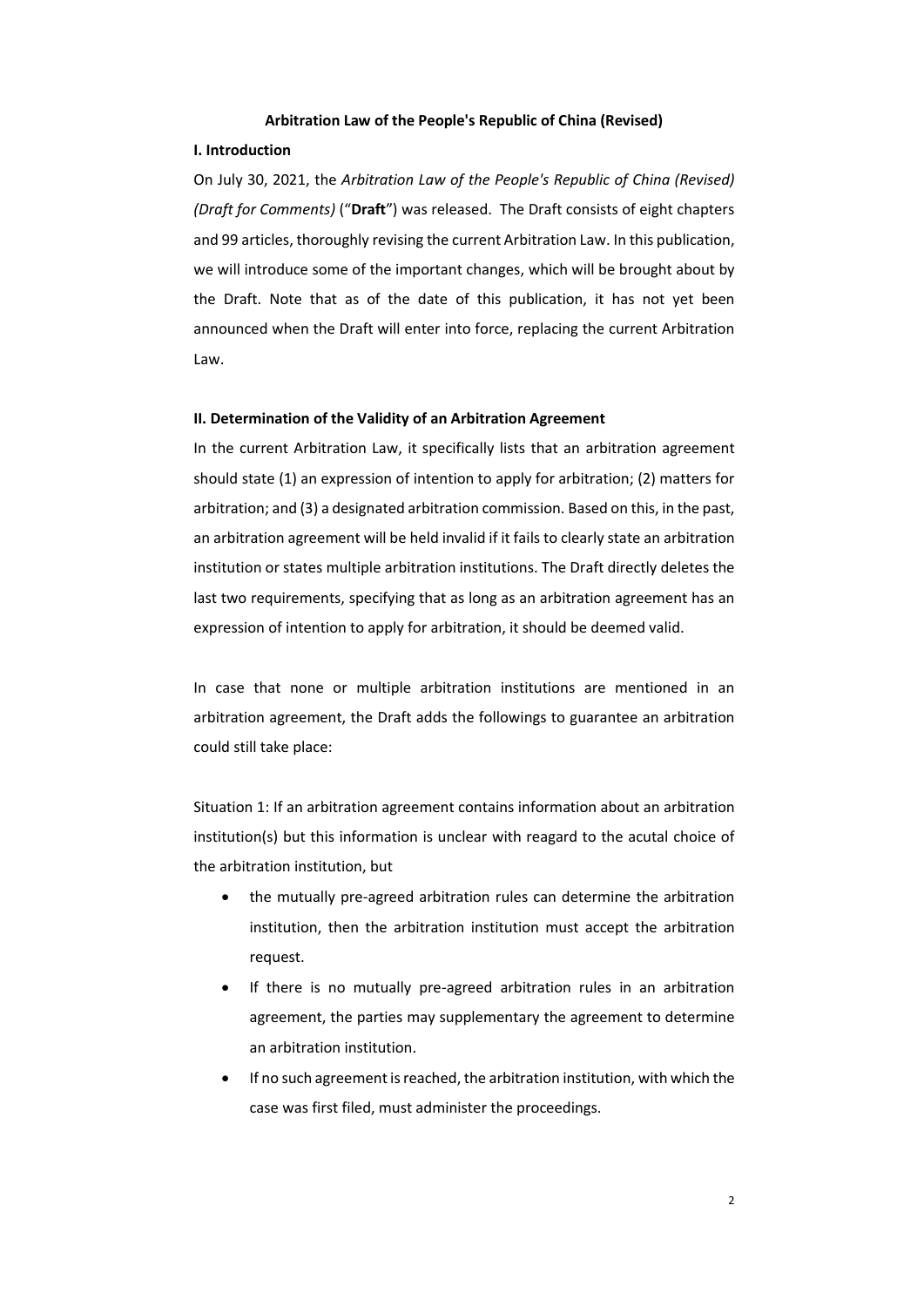Situation 2: If the arbitration agreement does not provide any information about an arbitration institution, and

- the parties fail to reach a supplementary agreement, the arbitration may be initiated with arbitration institution at the common domicile of the parties.
- If the parties do not have a common domicile, the arbitration institution in a location other than the domicile and with which the arbitration has first been filed, must accept to administer it.

### **III. Dispute over the Existence or the Validity of an Arbitration Agreement or the Jurisdiction of an Arbitration Institution**

According to the Draft, if a party disputes the existence or the validity of an arbitration agreement or the jurisdiction of an arbitration institution, the party must raise the issue within the time limit set forth in the arbitration rules. As opposed to the current Arbitration Law, challenges have to be raised prior to the arbitration tribunal's first hearing.

Moreover, the current Arbitration Law states that the parties may raise doubts on the jurisdiction to either the arbitration tribunal or the People's Court. However, now, as the Draft indicates, the challenges have to be first raised to the arbitration tribunal. If a party directly raises an objection to the People's Court without raising it to the arbitration tribunal first, the People's Court must not accept the case. Only if the parties still are in dispute over a jurisdiction decision made by the arbitration tribunal, they can ask the People's Court to review the decision. During the review by the People's Court, the arbitration proceedings will not be paused.

### **IV. Decision to Take Preservation Measures**

Under the current Arbitration Law, only the People's Court may make decisions about asset preservations. Such Interim Measures in order to protect a party or its property notably include freezing the disputed property before the arbitration tribunal issues an award. Now, the Draft stipulates that either the People's Court or the arbitration tribunal may decide to take preservation measures. For example, during the arbitration proceedings, a party may apply for preservation measures directly to the arbitration tribunal. Once the decision to take preservation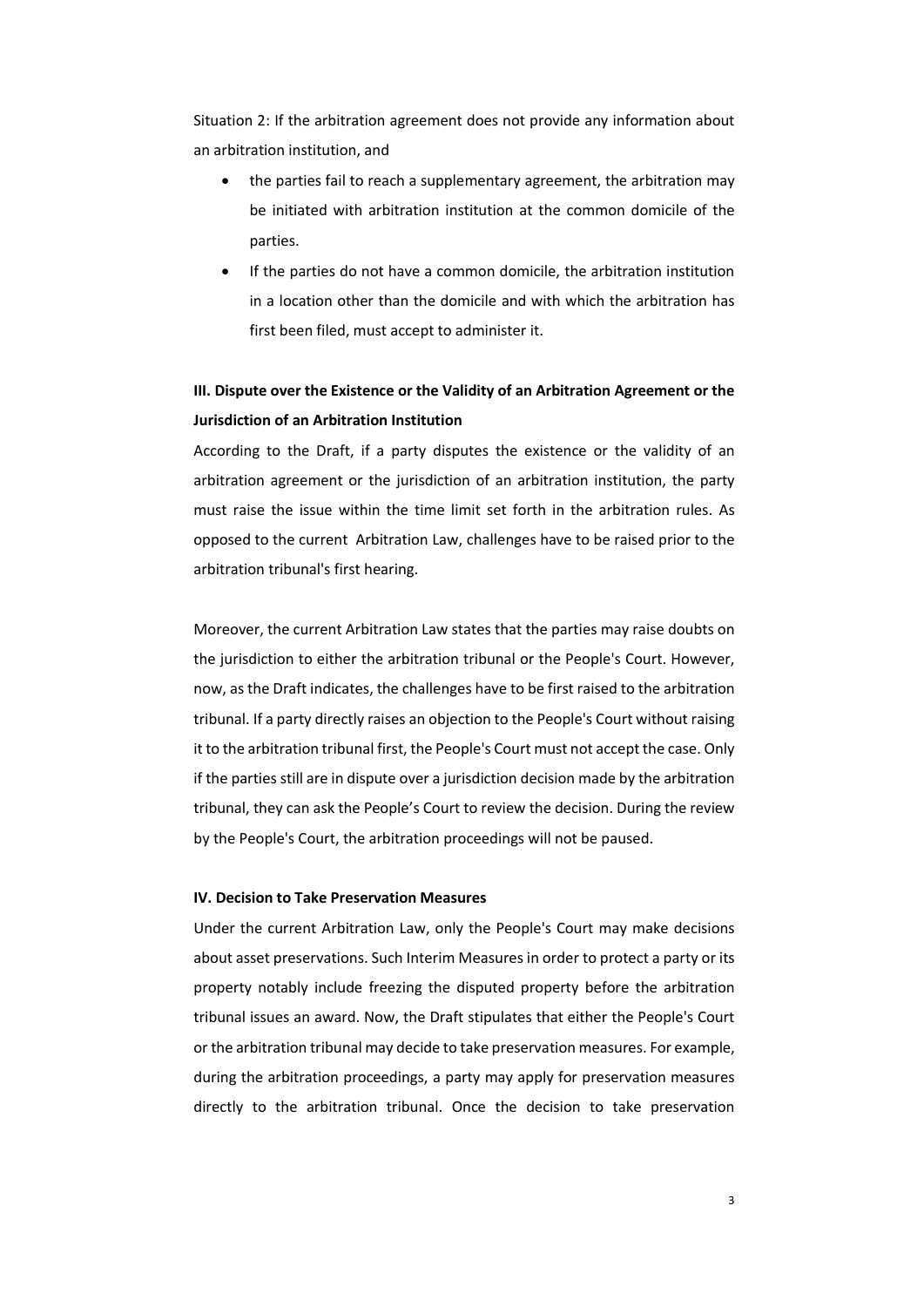measures is made by the arbitration tribunal, the People's Court will, upon request, enforce the decision.

### **V. Performance of a Partial Award**

Article 55 of the current Arbitration Law states that, in arbitration proceedings, if some of the facts of the case have already become clear, the arbitration tribunal may first make an award in respect of of these already established facts. However, the current Arbitration Law fails to further clarify whether the party is obliged to immediately implement such partial award. Thus, in practice, this clause is rarely used. Now, the Draft clearly specifies that the parties must perform the partial award and that if failing to do so, such partial award may be enforced by the court.

#### **VI. Arbitration in China administered by Foreign Arbitration Institutions**

Most arbitration proceedings in China are administered by domestic arbitration institutions. There is no statutory law that addresses cases in which proceedings would be held in China but administed by foreign arbitration institutions, for example the ICC's Arbitration Court. The PRC Supreme Court long held the position that foreign institutions were not allowed to administer proceedings within China's Mainland. After 2012, however, the PRC Supreme Court handed down several decisions which confirmed that foreign institutions were allowed to administer proceedings in China.

Despite these earlier rulings, it remains in the discretion of the courts to decide on a case-to-case basis if specific proceedings are permissible or not. So far, no unified criteria have been been established to determine whether or not proceedings in China administed by a foreign institutions are possible.

Due to the uncertainty caused by this lack of legal regulation, it remains unchanged under Draft that if the seat of arbitration is to be in China, a Chinese institution must be chosen. Only in foreign countries can foreign institutions be considered to administer the proceedings. In any case, it is a pity that this question was not addressed and the situation was not clarified in the Draft.